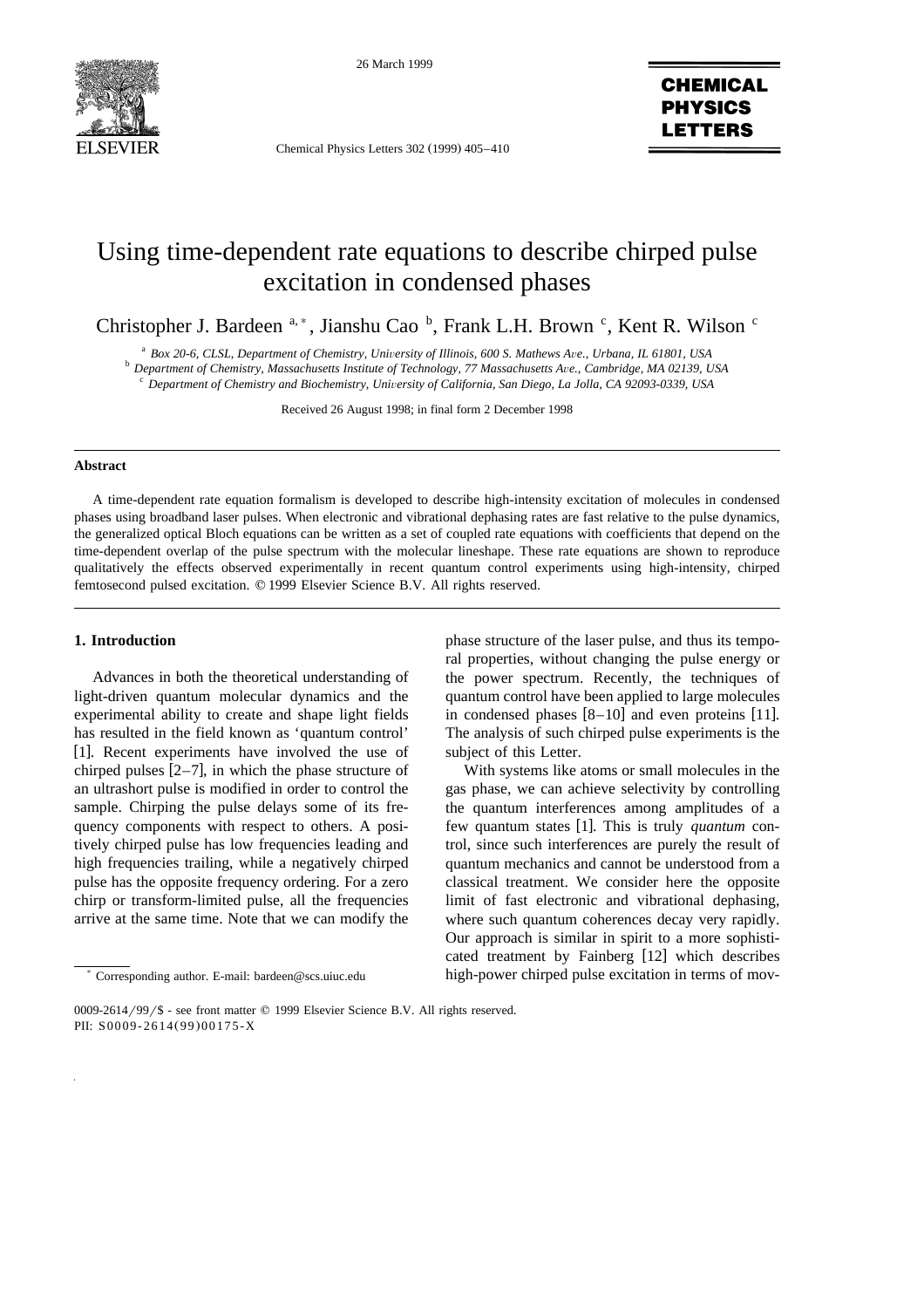ing wavepackets, but instead describes these experiments in terms of eigenstates and rate equations. The rate equations are similar to those used to analyze steady-state experiments [13], except that they take the pulsed nature of the excitation into account via time-dependent rate coefficients. These time-dependent rates may be evaluated in terms of the overlap of the Wigner representation of the laser pulse with the molecular absorption and emission spectra, all experimentally measurable quantities. Multiple levels and coherence effects due to nonzero dephasing times can be incorporated in a straightforward manner. Example calculations on 4-level systems demonstrate various effects recently observed in high-power chirped pulse excitation of molecules in solution.

#### **2. Theory**

We begin with the 4-level system illustrated in Fig. 1, where transitions occur between levels  $|0\rangle$ and  $|3\rangle$  and levels  $|1\rangle$  and  $|2\rangle$ . For the sake of clarity, we neglect levels  $|1\rangle$  and  $|2\rangle$  for the time being and consider only levels  $|0\rangle$  and  $|3\rangle$ . This 2-level system is described by the following optical Bloch equations:

$$
\dot{\rho}_{00}(t) = \frac{-1}{T_1} (\rho_{00} - 1) + \frac{i}{\hbar} [\mu^* E^* (t) \rho_{03} - \mu E(t) \rho_{03}], \qquad (1)
$$

$$
\dot{\rho}_{33}(t) = \frac{-1}{T_1} \rho_{33} + \frac{i}{\hbar} \left[ \mu E(t) \rho_{03}^* - \mu^* E^*(t) \rho_{03} \right],
$$
\n(2)

$$
\dot{\rho}_{03}(t) = -\left(i\Delta + \frac{-1}{T_2}\right)\rho_{03} \n+ \frac{i}{\hbar}\mu E(t) (\rho_{33} - \rho_{00}),
$$
\n(3)

where  $T_2$  is the dephasing time,  $T_1$  is the population lifetime in level  $|3\rangle$  before it relaxes to level  $|0\rangle$ ,  $\Delta$ is the detuning of the laser carrier frequency from the resonance frequency,  $\Delta = (\varepsilon_3 - \varepsilon_0 - \hbar \omega_{\text{laser}})/$  $\hbar$ ,  $\mu$  is the transition dipole moment, and  $E(t)$ is the electric field in the rotating wave approximation (i.e., the full  $\varepsilon(t) = E(t) \exp(-i \omega t) +$ 



Fig. 1. The 4-level system used in the calculations in this Letter, with the time-dependent transistion rates derived in the text and the relaxation rate  $\Gamma$ , which represents the Stokes shift.

 $E^*(t)$ exp(+i $\omega t$ )). Assuming  $\mu$  to be real and constant (the Condon approximation), we integrate to solve the equation for the off-diagonal matrix element to obtain

$$
\rho_{03}(t) = \frac{-i\mu}{\hbar} \int_{-\infty}^{\infty} dt' \exp\left[-\left(i\Delta + \frac{1}{T_2}\right)(t - t')\right]
$$

$$
\times E(t')\left[\rho_{33}(t') - \rho_{00}(t')\right],
$$
(4)

and make use of the identity  $[14]$ 

$$
E^*(t')E(t'') = \frac{1}{2\pi} \int_{-\infty}^{\infty} d\omega' W\left(\frac{t'+t''}{2}, \omega'\right)
$$
  
× $\exp[i\omega'(t'-t'')]$ , (5)

where  $W(t, \omega)$  is the Wigner transform of  $E(t)$ ,

$$
W(t, \omega) = \int_{-\infty}^{\infty} d\tau E^* \left( t - \frac{\tau}{2} \right) E \left( t + \frac{\tau}{2} \right) \exp[i \omega \tau]. \tag{6}
$$

The Wigner transform is a particularly useful representation of the electric field, since it can be obtained experimentally  $[15]$  and provides a conceptual picture of the laser pulse structure jointly in time and frequency space. Substituting Eqs.  $(4)$  and  $(5)$  into Eq. (2) and performing the change of variables  $\tau = t'$  $-t''$ , we obtain

$$
\dot{\rho}_{33}(t) = \frac{-\mu^2}{\pi \hbar^2} \int_0^{\infty} d\tau \operatorname{Re} \left\{ \int_{-\infty}^{\infty} d\omega' W \left( \frac{2t - \tau}{2}, \omega' \right) \right\}
$$

$$
\times \exp \left\{ \left[ i(\omega' - \Delta) - \frac{1}{T_2} \right] \tau \right\} \left[ \rho_{33}(t - \tau) \right]
$$

$$
- \rho_{00}(t - \tau) \left] \right\} - \frac{\rho_{33}(t)}{T_1}.
$$
(7)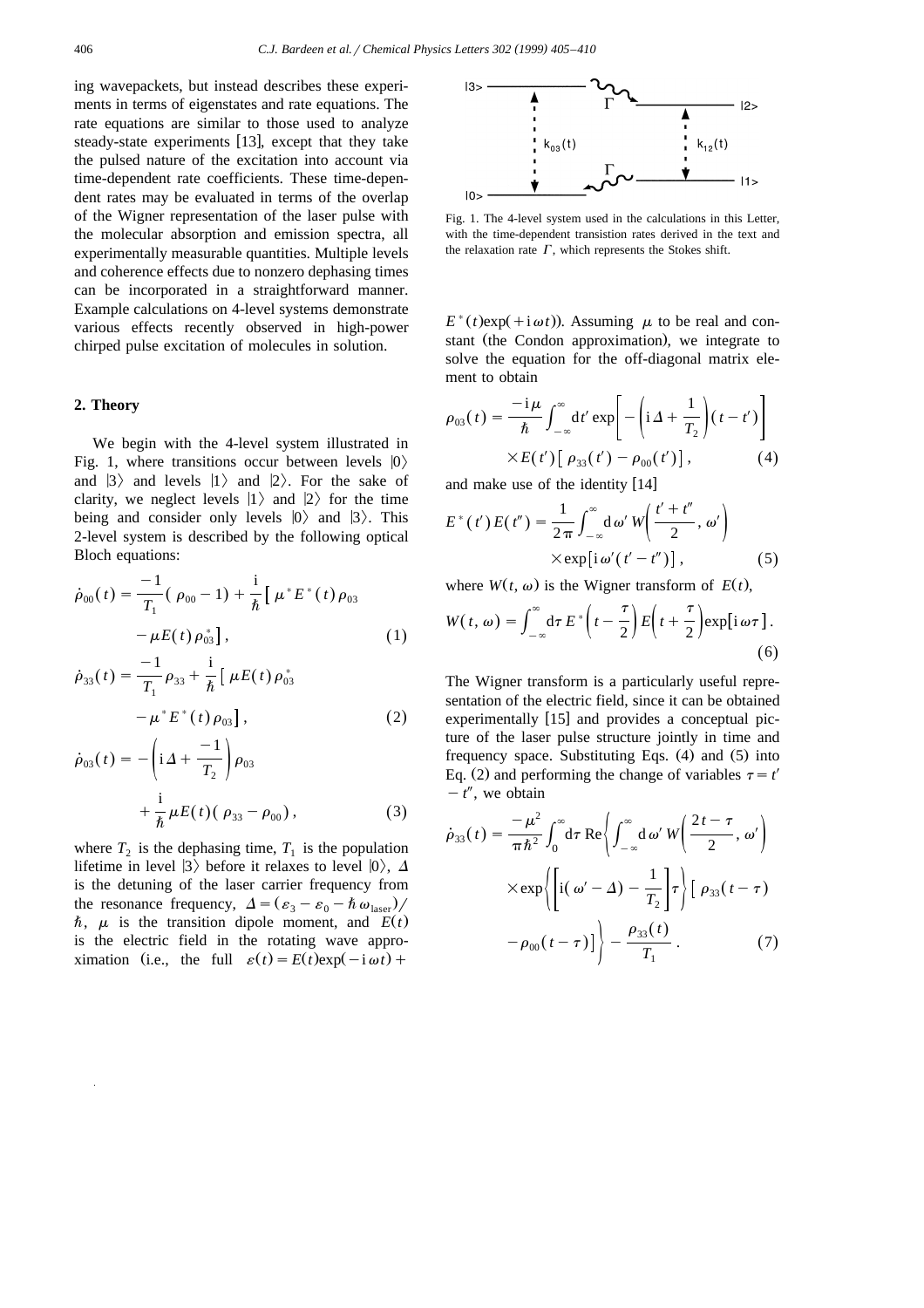Eq.  $(7)$  is exact within the assumptions of the Bloch equations. If instead we use the generalized Bloch equations [16], where  $1/T_2$  is replaced by a stochastically varying frequency perturbation  $\delta(t)$ , we have

$$
\exp\left[\frac{-\tau}{T_2}\right] \to \left\langle \exp\left[i\int_0^{\tau} dt' \,\delta(t')\right]\right\rangle, \tag{8}
$$

which is the absorption lineshape function  $[17,18]$ . Thus this approach is valid beyond the Markovian approximation inherent in the usual Bloch equations. We now make the approximation that the decay of the lineshape function, e.g.  $T_2$ , is much shorter than any relevant pulse dynamics. This is not the same as assuming that  $T_2$  is much shorter than the transform limited pulse duration, since a chirped pulse may last considerably longer in time. For a strongly chirped pulse, even if it has the bandwidth of a very short pulse, the frequency spectrum will evolve relatively slowly in time and the approximation can still be valid for appreciable dephasing times. By neglecting the  $\tau$  variable when it is added or subtracted to a larger number, and then performing the integral over  $\tau$ , we obtain

$$
\dot{\rho}_{33}(t) = \frac{\mu^2}{\pi \hbar^2} \int_{-\infty}^{\infty} d\omega' W(t, \omega') A_{03}(\omega') [\rho_{33}(t) -\rho_{00}(t)] - \frac{\rho_{33}(t)}{T_1},
$$
\n(9)

where  $A(\omega)$  is the Fourier transform of the lineshape function, i.e. the absorption lineshape in frequency space. We can now write Eq.  $(9)$  as the familiarlooking rate equation,

$$
\dot{\rho}_{33}(t) = k_{03}(t) [\rho_{33}(t) - \rho_{00}(t)] - \frac{\rho_{33}(t)}{T_1},
$$
\n(10)

where  $k(t)$  is the time-dependent transition rate, given by

$$
k_{03}(t) = \frac{\mu^2}{\pi \hbar^2} \int_{-\infty}^{\infty} d\omega' W(t, \omega') A_{03}(\omega'). \qquad (11)
$$

As in earlier derivations of rate equations to describe monochromatic fields  $[13]$ , the key here is that in the fast dephasing limit, the quantum coherences respond instantaneously to the driving field and are removed from the problem. This instantaneous response of the coherences is also the basis of the 'moving potential' approach developed by Fainberg to describe high-intensity experiments in dissipative environments [12].

It is straightforward to include effects due to a longer  $T_2$  by expanding each time-dependent term in a Taylor series in  $\tau$  and then performing the integration over  $\tau$ . Such an approach has been shown to be useful in analyzing the behavior of laser amplifiers in the limit of narrow bandwidth, unchirped pulses [19]. We can also extend this analysis to multiple levels coupled to each other through absorption, emission, and relaxation, with the general result for level  $|i\rangle$ ,

$$
\dot{\rho}_{ii} = \sum_{j \neq i}^{N} k_{ij}(t) (\rho_{ij} - \rho_{ii}) + \sum_{j \neq i}^{N} \Gamma_{ji} \rho_{jj} - \sum_{j \neq i}^{N} \Gamma_{ij} \rho_{ii},
$$
\n(14)

where  $k_{i j}(t)$  is proportional to the time-dependent overlap of the pulse spectrum and the absorption lineshape between levels  $|i\rangle$  and  $|j\rangle$ , and  $\Gamma_{ij}$  represents the population relaxation rate from level  $|i\rangle$  to level  $|j\rangle$ . Note that this reduces the problem of solving *N* coupled optical Bloch equations to that of solving *N* coupled rate equations.

While  $k_{i}$   $(t)$  is in general a complicated function that must be evaluated numerically, for the sake of clarity we will assume that both the laser field spectrum  $E(\omega)$  and the molecular absorption and emission spectra  $(A(\omega))$  and  $F(\omega)$ , respectively) are Gaussian:

$$
E(\omega) = \varepsilon \exp[-\sigma_L^2 \omega^2 + i b \omega^2], \qquad (15a)
$$

$$
A(\omega) = \exp\left[-\sigma_A^2(\omega - \Delta_A)^2\right],\tag{15b}
$$

$$
F(\omega) = \exp\left[-\sigma_F^2(\omega - \Delta_F)^2\right].
$$
 (15c)

The phase term  $i b \omega^2$  results in a linearly chirped pulse in the time domain,

$$
E(t) = \left(\frac{\pi}{\sigma^2 - i b}\right)^{1/2} \exp\left[\frac{-\sigma^2 t^2 + i b t^2}{4(\sigma^4 + b^2)}\right], \quad (16)
$$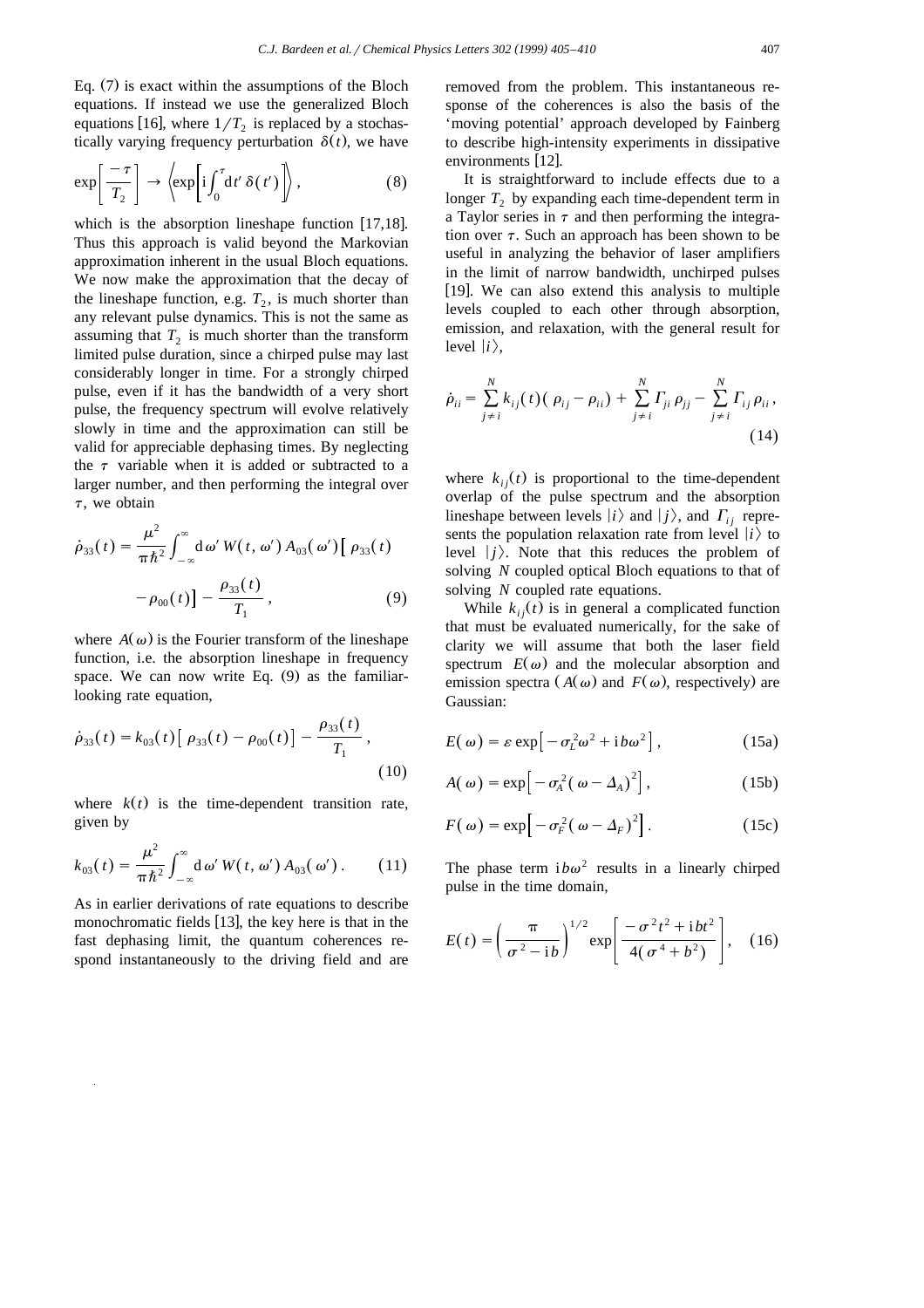with the Wigner transform,

$$
W(t, \omega) = \frac{(2\pi)^{3/2}}{\sigma} \exp\left\{-\frac{t^2}{2\sigma_c^2}\right\}
$$

$$
-2\sigma_c^2[\omega - \omega(t)]^2\Bigg\},
$$
(17a)

$$
\sigma_{\rm c}^2 = \frac{\sigma^4 + b^2}{\sigma^2} \,, \tag{17b}
$$

$$
\omega(t) = \frac{bt}{2(\sigma^4 + b^2)},\tag{17c}
$$

resulting in the analytical expression for the time-dependent rate,

$$
k_{03}(t) = \frac{\mu^2}{\hbar^2} |\varepsilon|^2 \frac{2\sqrt{2} \pi^2}{\sigma \sqrt{2 \sigma_c^2 + A^2}} \exp \left[ -\frac{t^2}{2 \sigma_c^2} -\frac{2 \sigma_c^2 A^2}{2 \sigma_c^2 + A^2} \left( \frac{bt}{2(\sigma^4 + b^2)} - A^2 \right) \right].
$$

In the rest of this Letter we show that these rate equations are sufficient to describe some qualitative features of recent chirped pulse experiments  $[9-11]$ .

Fig. 2 shows the population left in the excited state  $|2\rangle$  after interaction with Gaussian pulses of varying linear chirp. The frequency units are arbitrary, but may be taken to be  $ps^{-1}$  to facilitate comparison with experiment. In this case, the fullwidth-half-maximum (FWHM) of the pulse spectrum is 20 ps<sup> $-1$ </sup>, corresponding to a transform limited pulsewidth of 22 fs. The largest chirp,  $b = 0.01$ , then results in a chirped pulsewidth of 2.5 ps. The absorption  $A(\omega)(0 \rightarrow 3$  transition) and emission  $F(\omega)(2)$  $\rightarrow$  1 transition) spectra have FWHM of 60 and detunings  $\Delta_{A,F} = \pm 30$ , respectively, from the central laser frequency. The vibrational relaxation rate  $\Gamma$ is set to  $100 \text{ ps}^{-1}$  and represents a very rapid Stokes shift. The transition rate amplitude represents the product  $(\mu^2 / \pi \hbar^2)|\varepsilon|^2$  and can be scaled by varying either the transition dipole  $\mu$  or the field strength  $\varepsilon$ . We will assume that the amplitude is modified by changing the field strength, which is most likely to be the case experimentally. From Fig. 2a we see that at the lowest-amplitude (-intensity) linear chirp has no effect on the final amount of population deposited in the excited state, in accordance with theoretical prediction  $[20]$  and experimental measurements  $[9-$ 11. As the pulse energy is increased by a factor of 10, a clear asymmetry with respect to chirp is observed, with a positively chirped pulse leaving almost twice as many molecules in the excited state. Another factor of 5 increase in the pulse energy drives the system deeply into saturation, with the positively chirped pulse resulting in almost 100% inversion, while a negatively chirped pulse pumps and then dumps almost 100% of the population. In Fig. 2b we show curves for different vibrational relaxation rates  $\Gamma$  for the intermediate transition amplitude of 0.01. As  $\Gamma$  decreases, the curves lose



Fig. 2. (a) The chirp-dependent excited state population in level  $|2\rangle$  left after excitation by chirped pulses with  $\Gamma = 100$  and transition amplitudes of 0.1 (solid), 0.01 (dashed), and 0.001 (short-and-long dashed). (b) For the intermediate transition amplitude of 0.01, the effect of different relaxation rates on the chirp dependence of the final excited state population is shown:  $\Gamma = 100$  (solid),  $\Gamma = 10$  (dashed), and  $\Gamma = 1$  (short dashed).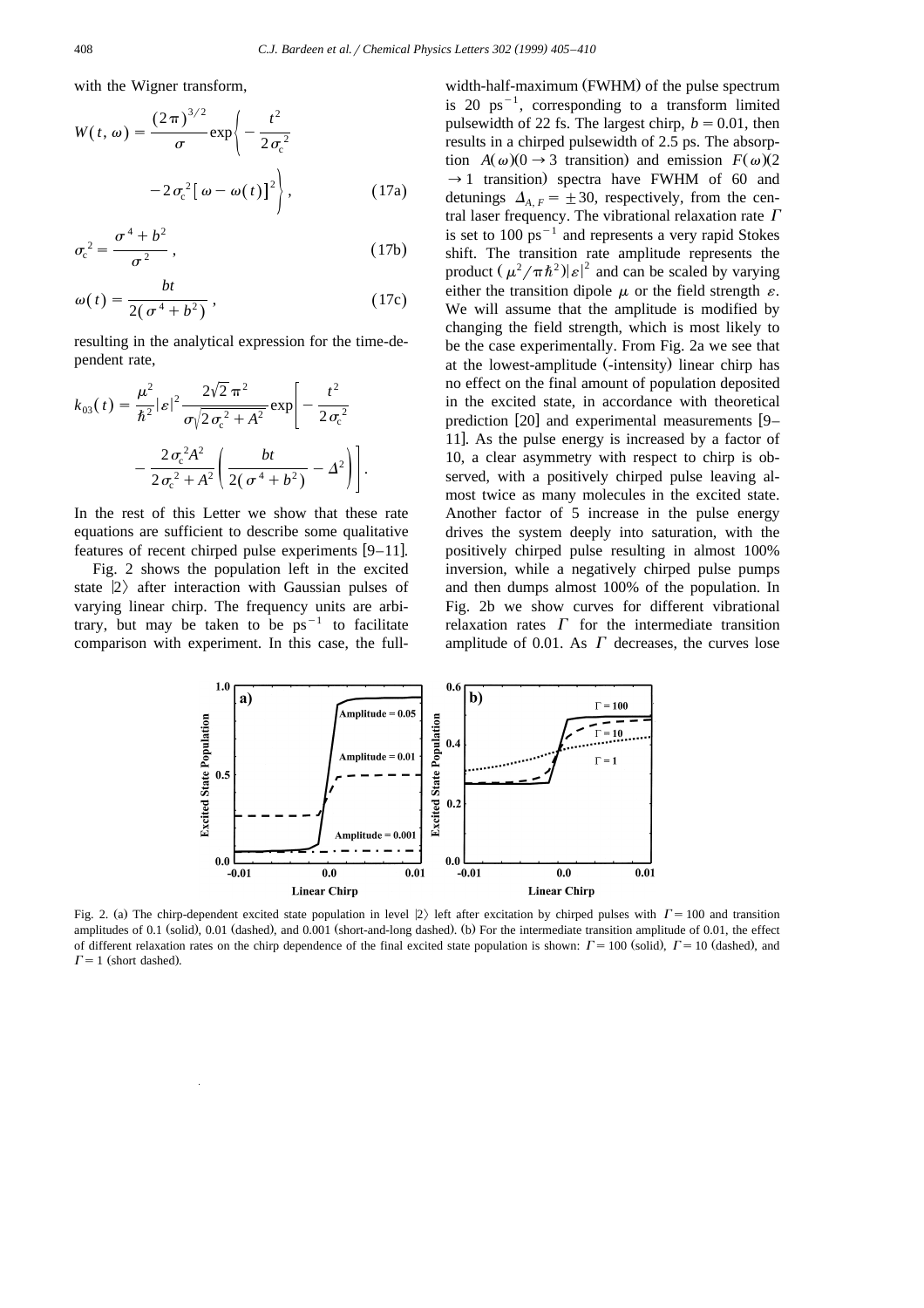

Fig. 3. (a) Time-dependent level populations during excitation with a negatively  $(b = -0.005)$  chirped pulse. The transition amplitude is 0.01 and  $\Gamma$  is 10. The ground state levels are  $|0\rangle$  and  $|1\rangle$ , while the excited state levels are  $|2\rangle$  and  $|3\rangle$ . (b) Same as part (a) but for a positively  $(b = 0.005)$  chirped pulse.

their step function appearance and the asymmetry with chirp decreases. This is because as  $\Gamma$  decreases, population resides in state  $|3\rangle$  for a longer time and does not experience the change in energy that allows it to avoid getting dumped back to the ground state. With  $\Gamma = 1$ , the 4-level system looks almost like a 2-level system on the timescale of the pulses considered here. If the population stays in state  $|3\rangle$  after excitation, then only rate  $k_{03}(t)$  comes into play, and the rates of absorption and emission are the same, as in traditional 2-level rate theory  $[13]$ .

To investigate the temporal evolution of the populations, we set the linear chirp  $b = \pm 0.005$ . Negative and positive chirps are shown in Fig. 3a and b, respectively. The populations in Fig. 3a clearly show the pump–dump process occurring during the negatively chirped pulse. The decrease and subsequent recovery of the ground state  $|0\rangle$  population coincides exactly with the rise and fall of the excited state population in state  $|2\rangle$ . Fig. 3b shows that a positively chirped pulse only pumps population from the ground state, without any dumping. There is not 100% population transfer because the bandwidth of the pulse is narrower than the absorption spectrum [21,22]. The transient populations in states  $|1\rangle$  and  $|3\rangle$  are also shown. Note that both positively and negatively chirped pulses excite the same amount of population into state  $|3\rangle$ , but that only the negatively chirped pulse creates appreciable population in  $|1\rangle$ via stimulated emission.

The increased inversion with positive chirp recalls the molecular  $\pi$  pulse [21,22], where a high-energy, broadband, positively chirped pulse was shown to be able to invert the molecular population. That work took the full quantum dynamics into account, including the electronic and vibrational coherences, and relied on a combination of wavepacket motion and adiabatic passage to achieve inversion. The present calculations ignore all coherences and hence those two effects cannot play a role. Instead, it is the rapid, irreversible relaxation to level  $|2\rangle$  that results in the chirp dependence and inversion with positive chirp. Although different in the details, the fundamental idea in both the present work and the theory of the molecular  $\pi$  pulse is the same: initially excited population moves to lower energies and out of resonance with the trailing high-frequency components of the positively chirped pulse so that it cannot undergo stimulated emission back to the ground state. This motion may result from either incoherent relaxation or coherent wavepacket motion.

## **3. Conclusions**

In conclusion, we have derived a theory of strong-field-pulsed optical excitation of molecules in condensed media based on rate equations with timedependent coefficients. It allows for at least a qualitative understanding of recent quantum control experiments involving electronic state population trans-